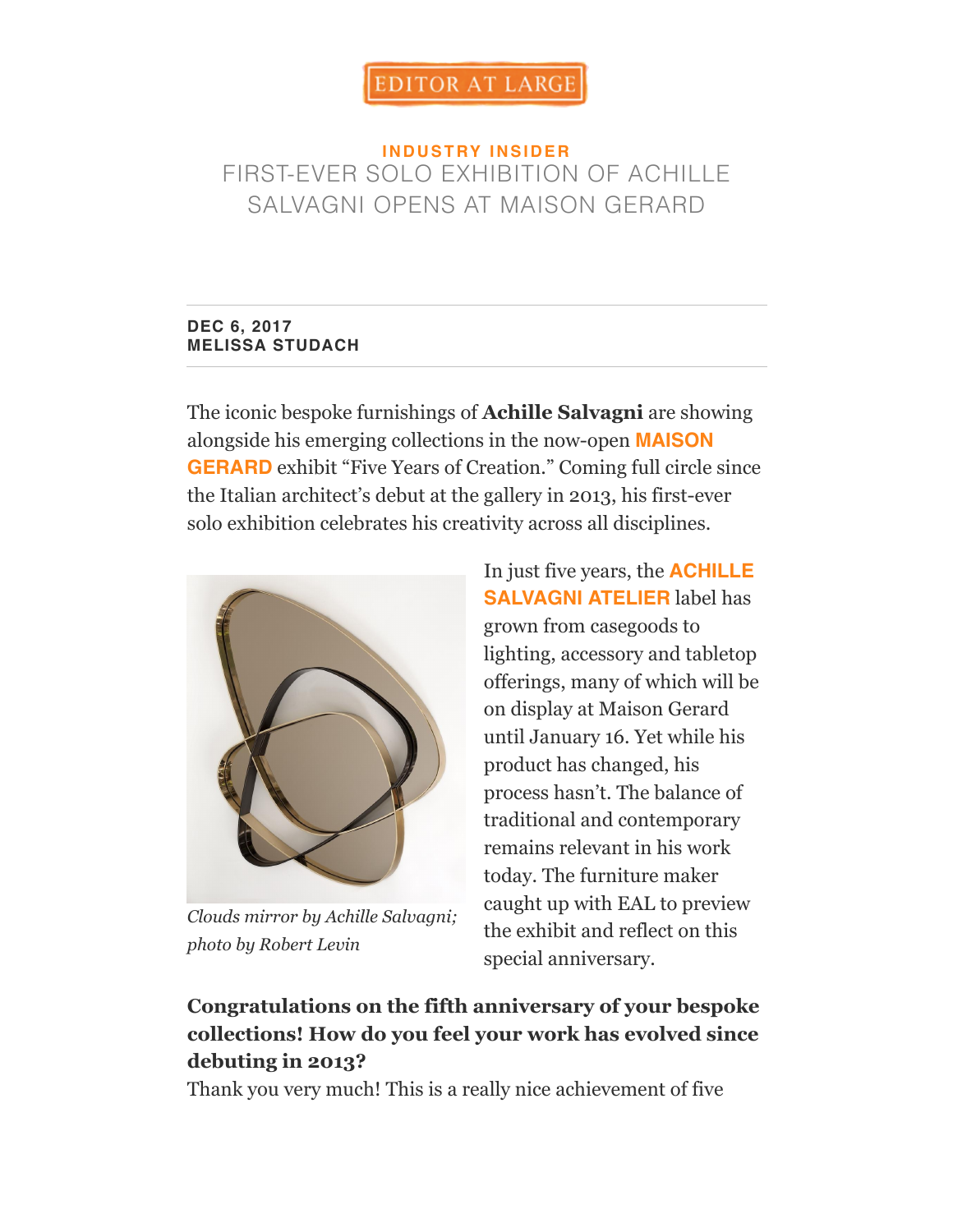years of creation with Maison Gerard, and it is humbling to have a show in recognition of this. From my early works, the collection has evolved into bigger pieces, such as cabinets, but also a larger variety within the collection, such as chairs, benches, dining tables and chandeliers.

The striking evolution would be the mix of noble materials within a singular piece. There are often more than three different types of materials or finishes in the newest pieces of my collection, each requiring different artisanal skills and finishes. This complexity requires a very careful balance to get right so that the pieces appear perfect rather than just exercises in creating for the sake of creating.

### **How has your relationship with Maison Gerard Gallery influenced your career?**

**Benoist F. Drut**, the owner of Maison Gerard, contacted me five years ago when he saw a bespoke cabinet I designed for a penthouse project I completed in Central Park. Since starting out as an interior architect, I have always created bespoke works when I cannot find what I want for the space. Benoist saw that the combination of my attention to detail and material choice coupled with an exquisite build quality matched well with their program at Maison Gerard, and so he commissioned my first collection, which launched in 2013.



*Gio Pergamenta bar cabinet by Achille Salvagni; photo by Arian Camilleri*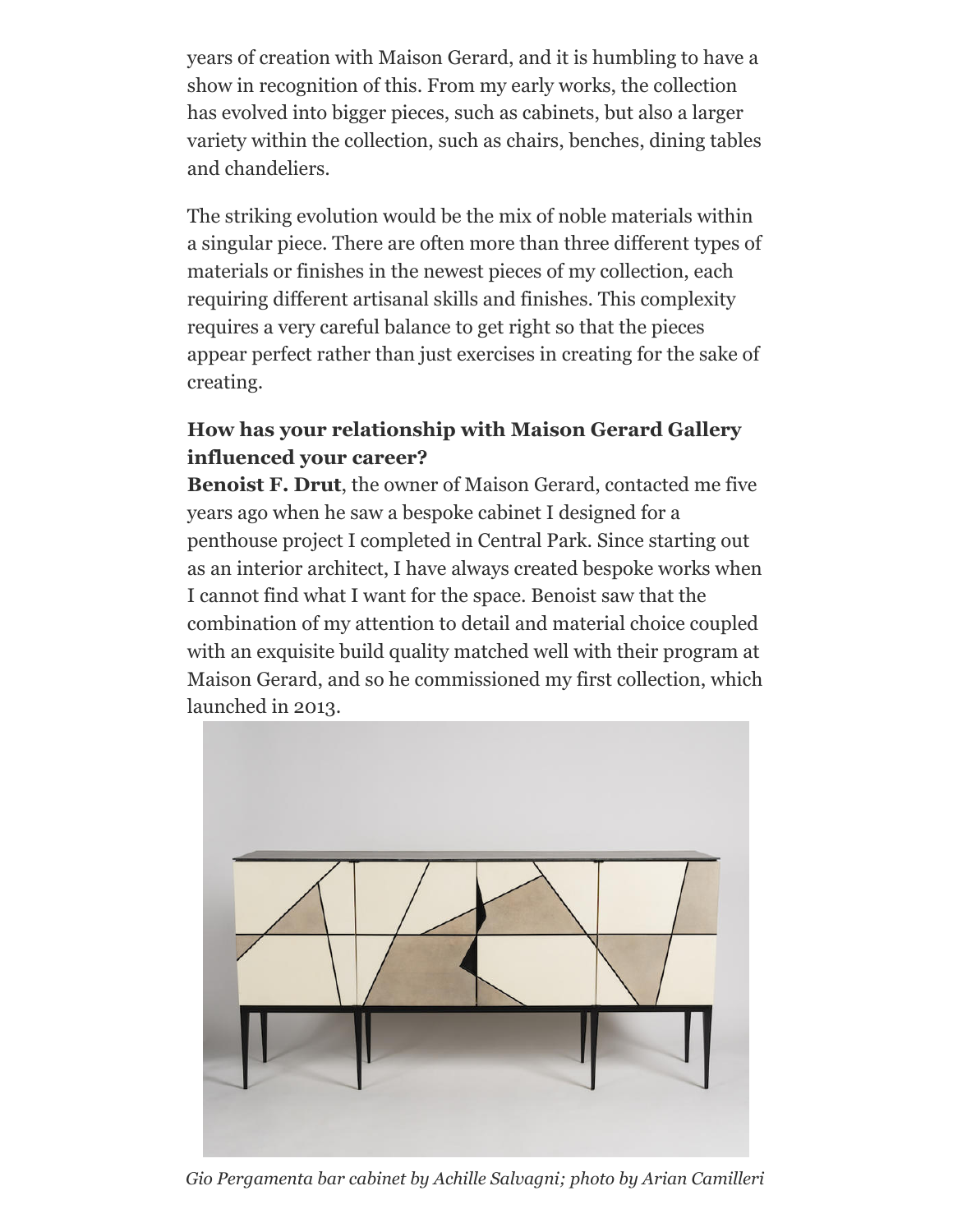It has been a successful collaboration and one that has grown in strength with each year that passes. Freed from designing for a specific space already in mind, I am able to explore material combinations, scale and balance as if I were a sculptor, which in turn has led to my work exploring ever more complex and intricate forms, but always with a keen eye on function.

## **What was the curation process behind your first solo exhibition?**

What we really wanted to show was a selection of some of the most successful pieces I have produced over the past five years and to show the evolution of my style, material choices and lines. Of course, we have also included some new work that hasn't been seen before, so that people can see this evolution for themselves.



*Tango console by Achille Salvagni; photo by Arian Camilleri*